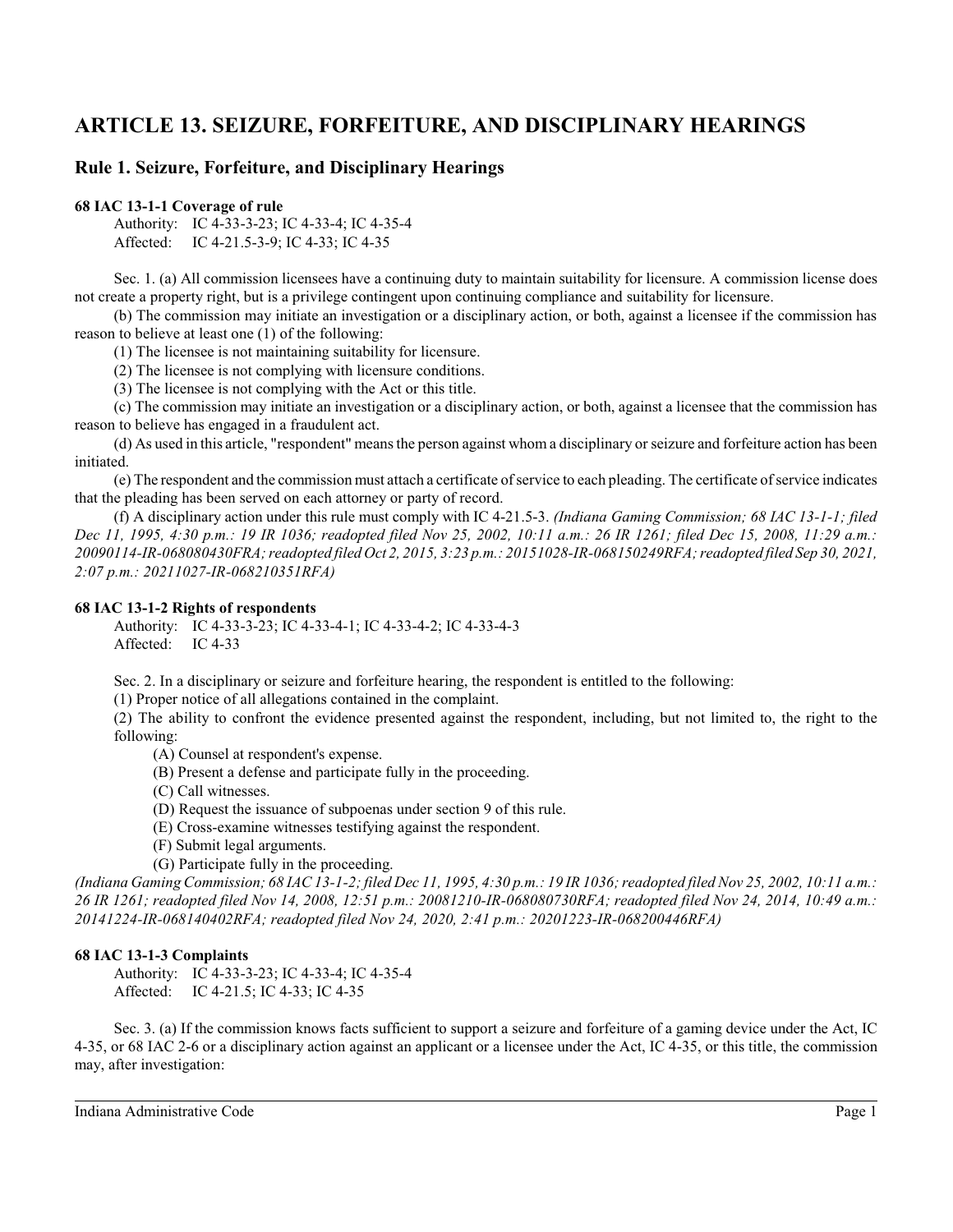(1) order the seizure and forfeiture of the gaming device; or

(2) initiate a disciplinary action against a licensee.

(b) The commission may initiate a seizure and forfeiture of a gaming device or a disciplinary action by filing a complaint under this rule.

(c) The complaint must meet the following requirements, if applicable:

(1) Be in writing.

- (2) State the name of the respondent.
- (3) State the address and telephone number of the respondent that are on file with the commission.
- (4) Identify the gaming device that is the subject matter of the seizure and forfeiture action.
- (5) State in detail the reasons why and the facts upon which the commission will rely to show that the:
	- (A) respondent should be disciplined; or
	- (B) gaming device should be seized and forfeited.
- (6) Have a title and case number assigned to the matter.
- (7) Be signed and dated by the executive director or the executive director's designee.
- (8) Be accompanied by a certificate of service indicating the date of service in accordance with IC 4-21.5.

*(Indiana Gaming Commission; 68 IAC 13-1-3; filed Dec 11, 1995, 4:30 p.m.: 19 IR 1037; readopted filed Nov 25, 2002, 10:11 a.m.: 26 IR 1261; filed Dec 15, 2008, 11:29 a.m.: 20090114-IR-068080430FRA; readopted filed Oct 2, 2015, 3:23 p.m.: 20151028-IR-068150249RFA; readopted filed Sep 30, 2021, 2:07 p.m.: 20211027-IR-068210351RFA)*

## **68 IAC 13-1-4 Answer**

Authority: IC 4-33-3-23; IC 4-33-4; IC 4-35-4 Affected: IC 4-21.5-3-1; IC 4-21.5-3-24; IC 4-33; IC 4-35

Sec. 4. (a) The respondent must file an answer within twenty (20) days of service of the complaint.

(b) The respondent may submit an answer in accordance with IC 4-21.5-3-1.

(c) An answer must meet the following requirements:

(1) Be in writing.

- (2) Contain an admission or denial of each factual allegation contained in the complaint.
- (3) Set forth any affirmative defense that the respondent wishes to plead.
- (4) All answers must be signed, verified, and dated by the respondent. This verification must:

(A) be notarized; and

(B) include a certification stating, "Under the penalty of perjury, the undersigned has examined the answer and to the best of my knowledge and belief, it is true, complete, and correct.".

(d) Default judgment or dismissal may result at any stage of the proceeding in accordance with IC 4-21.5-3-24. If a party fails to take action for which it is responsible for a period of sixty (60) days, default judgment must be entered against the party or the case must be dismissed. *(Indiana Gaming Commission; 68 IAC 13-1-4; filed Dec 11, 1995, 4:30 p.m.: 19 IR 1037; readopted filed Nov 25, 2002, 10:11 a.m.: 26 IR 1261; filed Dec 15, 2008, 11:29 a.m.: 20090114-IR-068080430FRA; readopted filed Oct 2, 2015, 3:23 p.m.: 20151028-IR-068150249RFA; readopted filed Sep 30, 2021, 2:07 p.m.: 20211027-IR-068210351RFA)*

## **68 IAC 13-1-5 Appearances; service**

Authority: IC 4-33-3-23; IC 4-33-4; IC 4-35-4 Affected: IC 4-21.5-3-1; IC 4-21.5-3-15; IC 4-33; IC 4-35

Sec. 5. (a) A respondent may:

(1) represent himself or herself; or

(2) be represented by an attorney or duly authorized representative under IC 4-21.5-3-15.

(b) Service of appearances must be made in accordance with IC 4-21.5-3-1. *(Indiana Gaming Commission; 68 IAC 13-1-5; filed Dec 11, 1995, 4:30 p.m.: 19 IR 1037; readopted filed Nov 25, 2002, 10:11 a.m.: 26 IR 1261; filed Dec 15, 2008, 11:29 a.m.: 20090114-IR-068080430FRA; readopted filed Oct 2, 2015, 3:23 p.m.: 20151028-IR-068150249RFA; readopted filed Sep 30, 2021, 2:07 p.m.: 20211027-IR-068210351RFA)*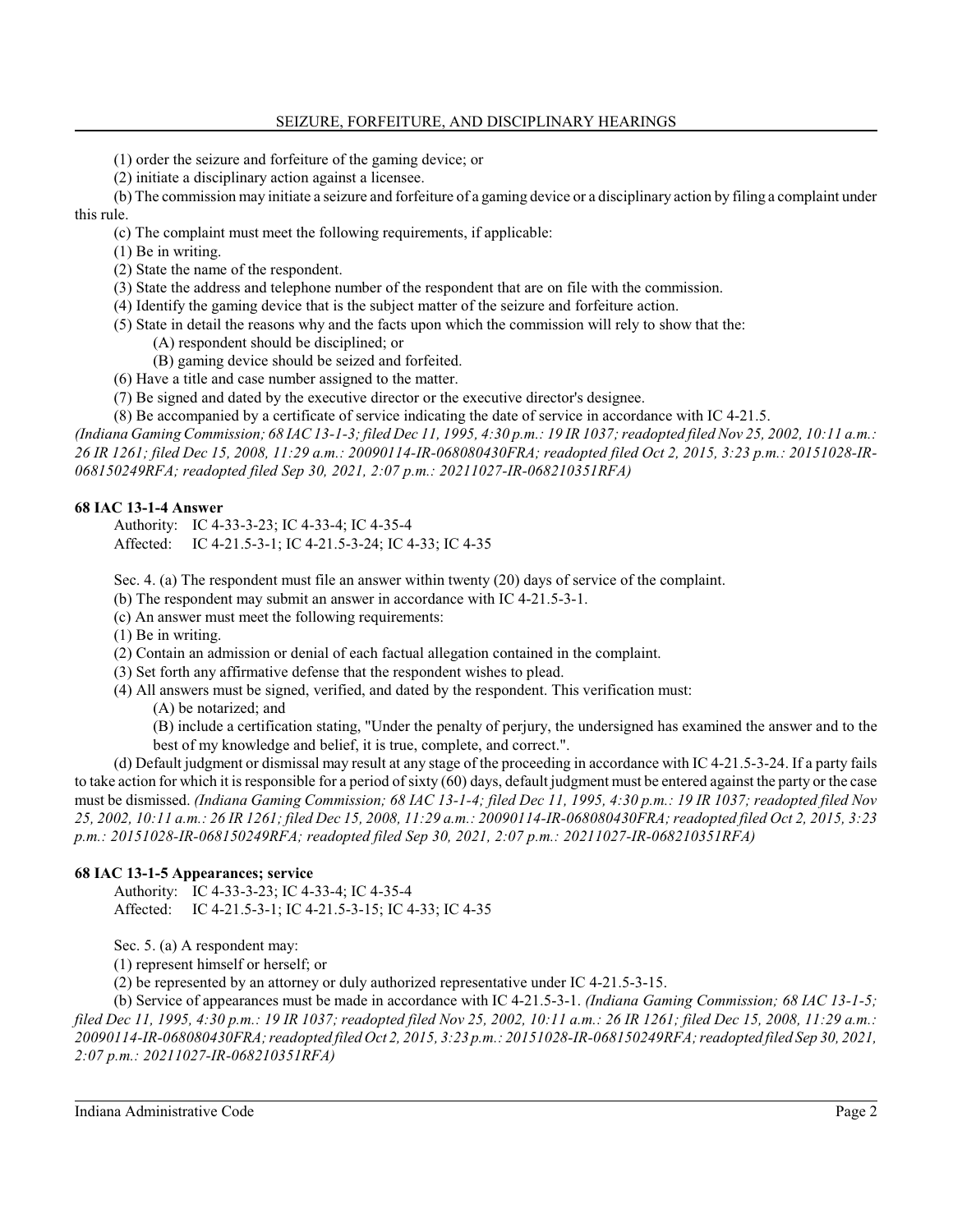## **68 IAC 13-1-6 Hearings**

Authority: IC 4-33-3-23; IC 4-33-4; IC 4-35-4-2; IC 4-35-4-3 Affected: IC 4-21.5-3; IC 4-33; IC 4-35

Sec. 6. (a) A hearing conducted under this rule is:

(1) subject to IC 4-21.5-3; and

(2) open to the public.

Witnesses may be excluded or sequestered.

(b) Hearings must be held in Indianapolis, Indiana, unless, for good cause stated in an open meeting, the commission designates another place for the hearing.

(c) Unless precluded by law or objected to by a party, the commission may allow informal disposition of a proceeding without a hearing, including, but not limited to, the following:

(1) Disposition by stipulation.

(2) Agreed settlement.

(3) Consent order.

*(Indiana Gaming Commission; 68 IAC 13-1-6; filed Dec 11, 1995, 4:30 p.m.: 19 IR 1037; readopted filed Nov 25, 2002, 10:11 a.m.: 26 IR 1261; filed Dec 15, 2008, 11:29 a.m.: 20090114-IR-068080430FRA; readopted filed Oct 2, 2015, 3:23 p.m.: 20151028-IR-068150249RFA; readopted filed Sep 30, 2021, 2:07 p.m.: 20211027-IR-068210351RFA)*

## **68 IAC 13-1-7 Administrative law judges** *(Repealed)*

Sec. 7. *(Repealed by Indiana Gaming Commission; filed Dec 15, 2008, 11:29 a.m.: 20090114-IR-068080430FRA)*

## **68 IAC 13-1-8 Discovery**

Authority: IC 4-33-3-23; IC 4-33-4; IC 4-35-4 Affected: IC 4-21.5-3; IC 4-33; IC 4-35

Sec. 8. Pursuant to Trial Rule 28(F) of the Indiana Rules of Trial Procedure, the discovery provisions of Trial Rules 26 through 37 apply to all proceedings subject to this rule. *(Indiana Gaming Commission; 68 IAC 13-1-8; filed Dec 11, 1995, 4:30 p.m.: 19 IR 1038; readopted filed Nov 25, 2002, 10:11 a.m.: 26 IR 1261; filed Dec 15, 2008, 11:29 a.m.: 20090114-IR-068080430FRA; readopted filed Oct 2, 2015, 3:23 p.m.: 20151028-IR-068150249RFA; readopted filed Sep 30, 2021, 2:07 p.m.: 20211027-IR-068210351RFA)*

## **68 IAC 13-1-9 Subpoenas** *(Repealed)*

Sec. 9. *(Repealed by Indiana Gaming Commission; filed Dec 15, 2008, 11:29 a.m.: 20090114-IR-068080430FRA)*

## **68 IAC 13-1-10 Prehearing conferences** *(Repealed)*

Sec. 10. *(Repealed by Indiana Gaming Commission; filed Dec 15, 2008, 11:29 a.m.: 20090114-IR-068080430FRA)*

## **68 IAC 13-1-11 Motions for summary judgment and other appropriate motions** *(Repealed)*

Sec. 11. *(Repealed by Indiana Gaming Commission; filed Dec 15, 2008, 11:29 a.m.: 20090114-IR-068080430FRA)*

## **68 IAC 13-1-12 Depositions** *(Repealed)*

Sec. 12. *(Repealed by Indiana Gaming Commission; filed Dec 15, 2008, 11:29 a.m.: 20090114-IR-068080430FRA)*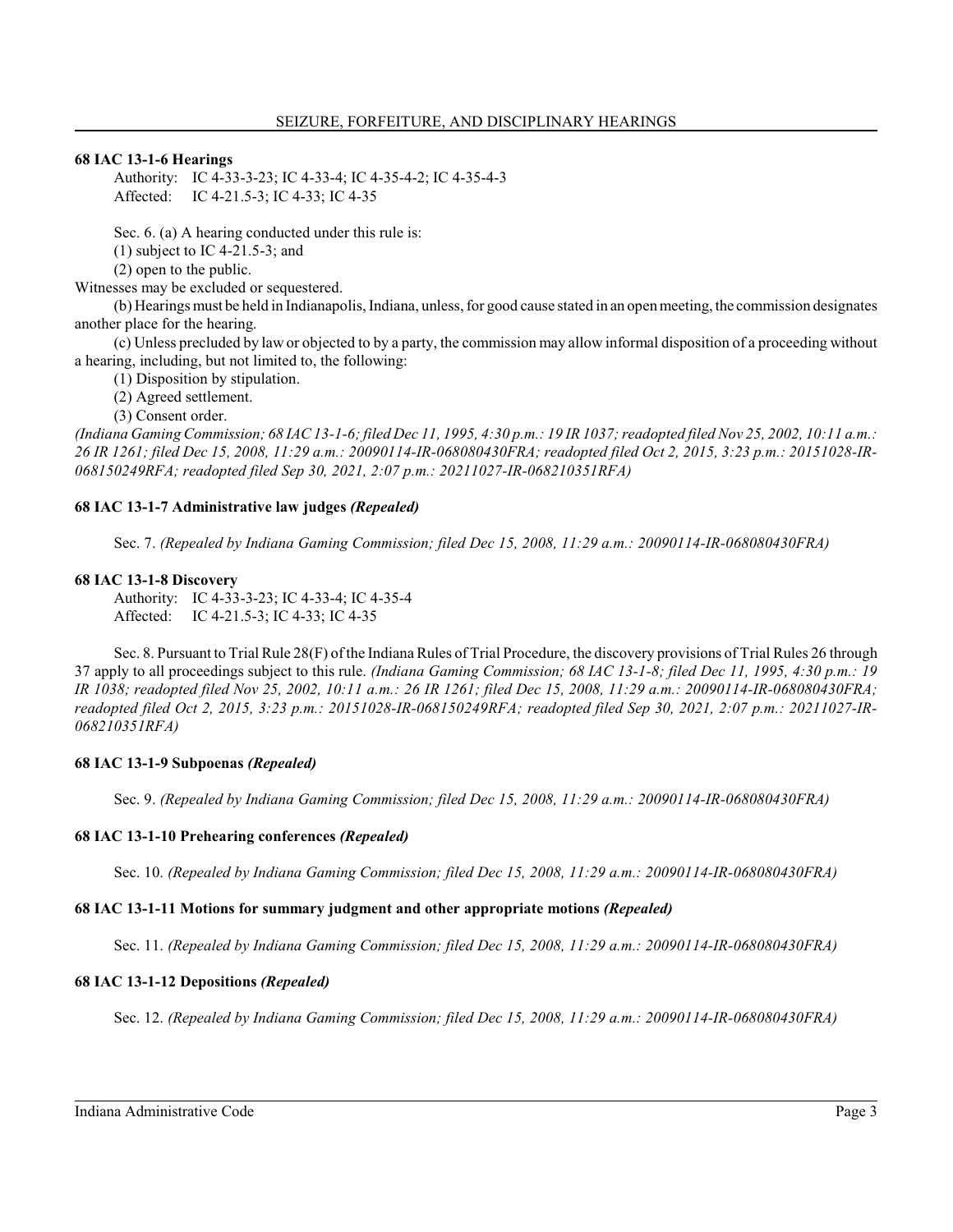## **68 IAC 13-1-13 Continuances**

Authority: IC 4-33-3-23; IC 4-33-4-1; IC 4-33-4-2; IC 4-33-4-3 Affected: IC 4-21.5-3; IC 4-33

Sec. 13. (a) A motion to continue a hearing or deposition must be made at least ten (10) days before the hearing or deposition date unless the requesting party can show good cause.

(b) Continuances may be granted by the administrative law judge upon a showing of good cause.

(c) The administrative lawjudge may order a continuance of a hearing on the administrative lawjudge's own initiative. *(Indiana Gaming Commission; 68 IAC 13-1-13; filed Dec 11, 1995, 4:30 p.m.: 19 IR 1039; readopted filed Nov 25, 2002, 10:11 a.m.: 26 IR 1261; readopted filed Nov 14, 2008, 12:51 p.m.: 20081210-IR-068080730RFA; readopted filed Nov 24, 2014, 10:49 a.m.: 20141224-IR-068140402RFA; readopted filed Nov 24, 2020, 2:41 p.m.: 20201223-IR-068200446RFA)*

## **68 IAC 13-1-14 Proceedings**

Authority: IC 4-33-3-23; IC 4-33-4; IC 4-35-4 Affected: IC 4-21.5-3; IC 4-33; IC 4-35

Sec. 14. (a) The burden of proof is at all times on the commission. The commission has the affirmative responsibility of establishing by a preponderance of the evidence that the:

(1) respondent should be disciplined; or

(2) gaming device or gaming devices should be seized and forfeited.

(b) The respondent has the:

(1) burden of proof to prove the allegations contained in any affirmative defense contained in the answer; and

(2) affirmative responsibility of establishing the elements of an affirmative defense by a preponderance of the evidence.

(c) Any testimony must be given under oath or affirmation. The administrative law judge and recorder are authorized to administer oaths.

(d) Both parties may present an opening statement on the merits. The commission proceeds first, followed by the respondent. The respondent may not reserve opening statement for a later time. The administrative lawjudge may determine the length of opening statements.

(e) The commission must then present the commission's case-in-chief.

(f) Upon conclusion of the commission's case-in-chief, the respondent may move for a directed finding. The administrative law judge may:

(1) hear arguments on the motion; or

(2) grant, deny, or reserve any decision thereon, with or without argument.

 $(g)$  If:

(1) no motion for directed finding is made; or

(2) such motion is denied or decision reserved thereon;

the respondent may present its case.

(h) Each party may conduct cross-examination of adverse witnesses.

(i) Upon conclusion of the respondent's case, the commission may present evidence in rebuttal.

(j) The administrative law judge may:

(1) ask questions of the witnesses; and

(2) request or allow additional evidence at any time, including additional rebuttal evidence.

(k) Both parties may present closing argument. The commission proceeds first, then the respondent, and, thereafter, the commission may present rebuttal argument. The administrative law judge may determine the length of closing arguments.

(l) The administrative law judge may require or allow the parties to submit posthearing briefs or proposed findings of fact and conclusions of law, or both, within:

(1) ten (10) days of the conclusion of the hearing; or

(2) such other time period the administrative law judge might order.

*(Indiana Gaming Commission; 68 IAC 13-1-14; filed Dec 11, 1995, 4:30 p.m.: 19 IR 1039; readopted filed Nov 25, 2002, 10:11 a.m.: 26 IR 1261; filed Dec 15, 2008, 11:29 a.m.: 20090114-IR-068080430FRA; readopted filed Oct 2, 2015, 3:23 p.m.: 20151028-*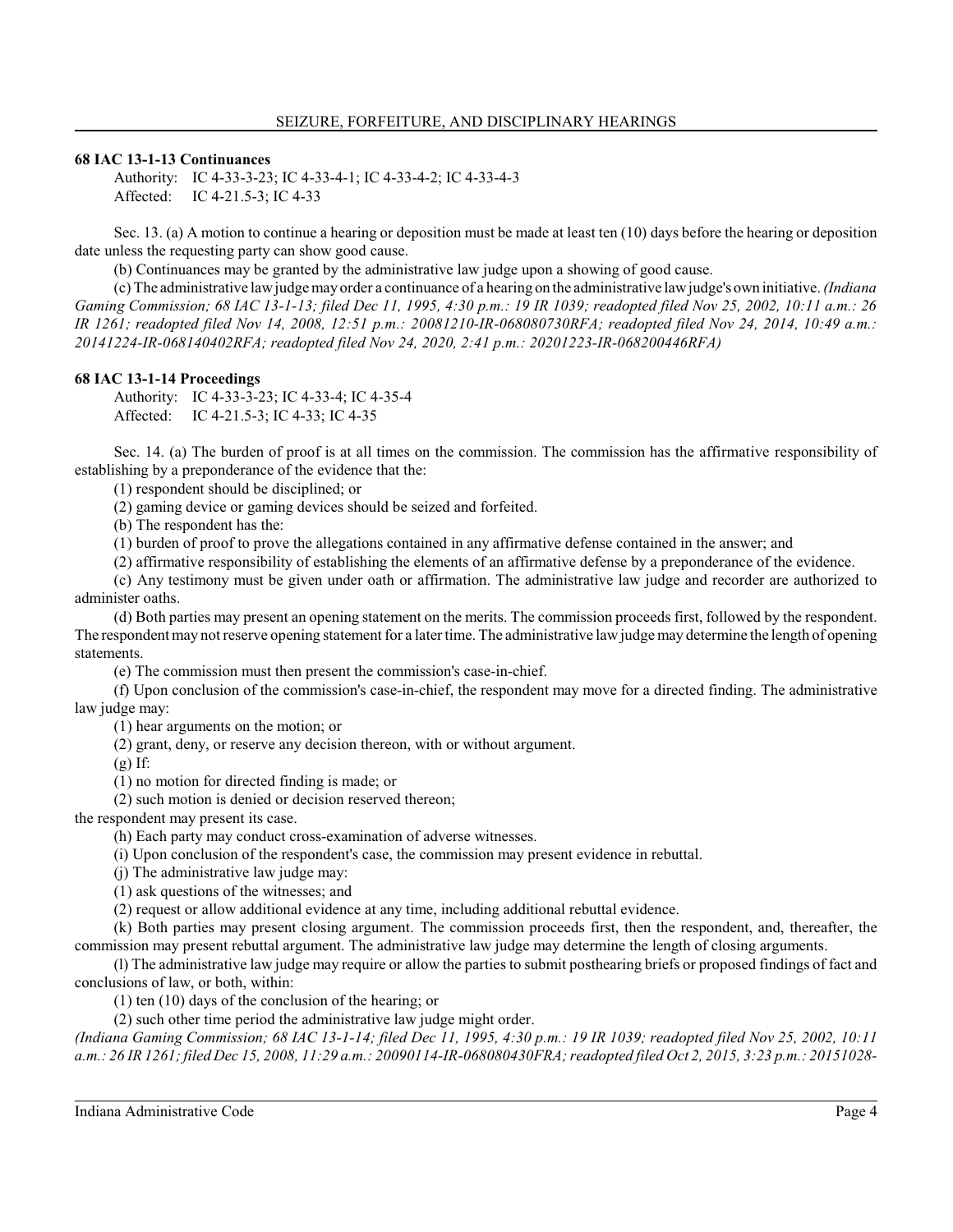*IR-068150249RFA; readopted filed Sep 30, 2021, 2:07 p.m.: 20211027-IR-068210351RFA)*

## **68 IAC 13-1-15 Behavior**

Authority: IC 4-33-3-23; IC 4-33-4; IC 4-35-4 Affected: IC 4-21.5-3; IC 4-33; IC 4-35

Sec. 15. (a) Each party, witness, attorney, or other representative must behave in all commission hearings and proceedings with dignity, courtesy, and respect for:

(1) the commission;

(2) the administrative law judge; and

(3) all participants to the proceeding.

(b) An individual who violates this section may be excluded from the hearing or proceeding by the commission member or administrative law judge. *(Indiana Gaming Commission; 68 IAC 13-1-15; filed Dec 11, 1995, 4:30 p.m.: 19 IR 1039; readopted filed Nov 25, 2002, 10:11 a.m.: 26 IR 1261; filed Dec 15, 2008, 11:29 a.m.: 20090114-IR-068080430FRA; readopted filed Oct 2, 2015, 3:23 p.m.: 20151028-IR-068150249RFA; readopted filed Sep 30, 2021, 2:07 p.m.: 20211027-IR-068210351RFA)*

#### **68 IAC 13-1-16 Evidence** *(Repealed)*

Sec. 16. *(Repealed by Indiana Gaming Commission; filed Dec 15, 2008, 11:29 a.m.: 20090114-IR-068080430FRA)*

#### **68 IAC 13-1-17 Transmittal of record and recommendation to the commission** *(Repealed)*

Sec. 17. *(Repealed by Indiana Gaming Commission; filed Dec 15, 2008, 11:29 a.m.: 20090114-IR-068080430FRA)*

#### **68 IAC 13-1-18 Settlement offers**

Authority: IC 4-33-3-23; IC 4-33-4; IC 4-35-4 Affected: IC 4-21.5-3; IC 4-33; IC 4-35

Sec. 18. (a) The parties may propose settlement offers to the administrative law judge, the commission, or the executive director at any stage of the proceedings where time, the nature of the proceeding, and public interest permit. Settlement offers may be made at any time prior to the entry of a final order, including prior to the initiation of the proceedings. The administrative law judge, the commission, or the executive director may require that any of the parties to the offer make an oral or written presentation to the administrative law judge, the commission, or the executive director regarding the settlement offer.

(b) Settlement agreements must meet the following requirements:

- (1) Be in writing.
- (2) Be signed by the parties to the settlement offer.
- (3) Be consistent with the provisions and objectives of the law.
- (4) Accurately reflect all the terms of the settlement.
- (5) Be served on the commission at the commission's office in Indianapolis, Indiana, by:
	- (A) hand delivery;
	- (B) certified mail; or
	- (C) overnight mail.
- (6) Be accompanied by a proposed order.

(c) If the commission or the executive director rejects a settlement offer, the commission or the executive director must notify the parties in writing, by certified mail or personal delivery, that the settlement offer was rejected. The offer and any documents relating to the offer are not a part of the record. *(Indiana Gaming Commission; 68 IAC 13-1-18; filed Dec 11, 1995, 4:30 p.m.: 19 IR 1040; errata filed Apr 9, 1996, 12:15 p.m.: 19 IR 2044; readopted filed Nov 25, 2002, 10:11 a.m.: 26 IR 1261; filed Dec 15, 2008, 11:29 a.m.: 20090114-IR-068080430FRA; readopted filed Oct 2, 2015, 3:23 p.m.: 20151028-IR-068150249RFA; readopted filed Sep 30, 2021, 2:07 p.m.: 20211027-IR-068210351RFA)*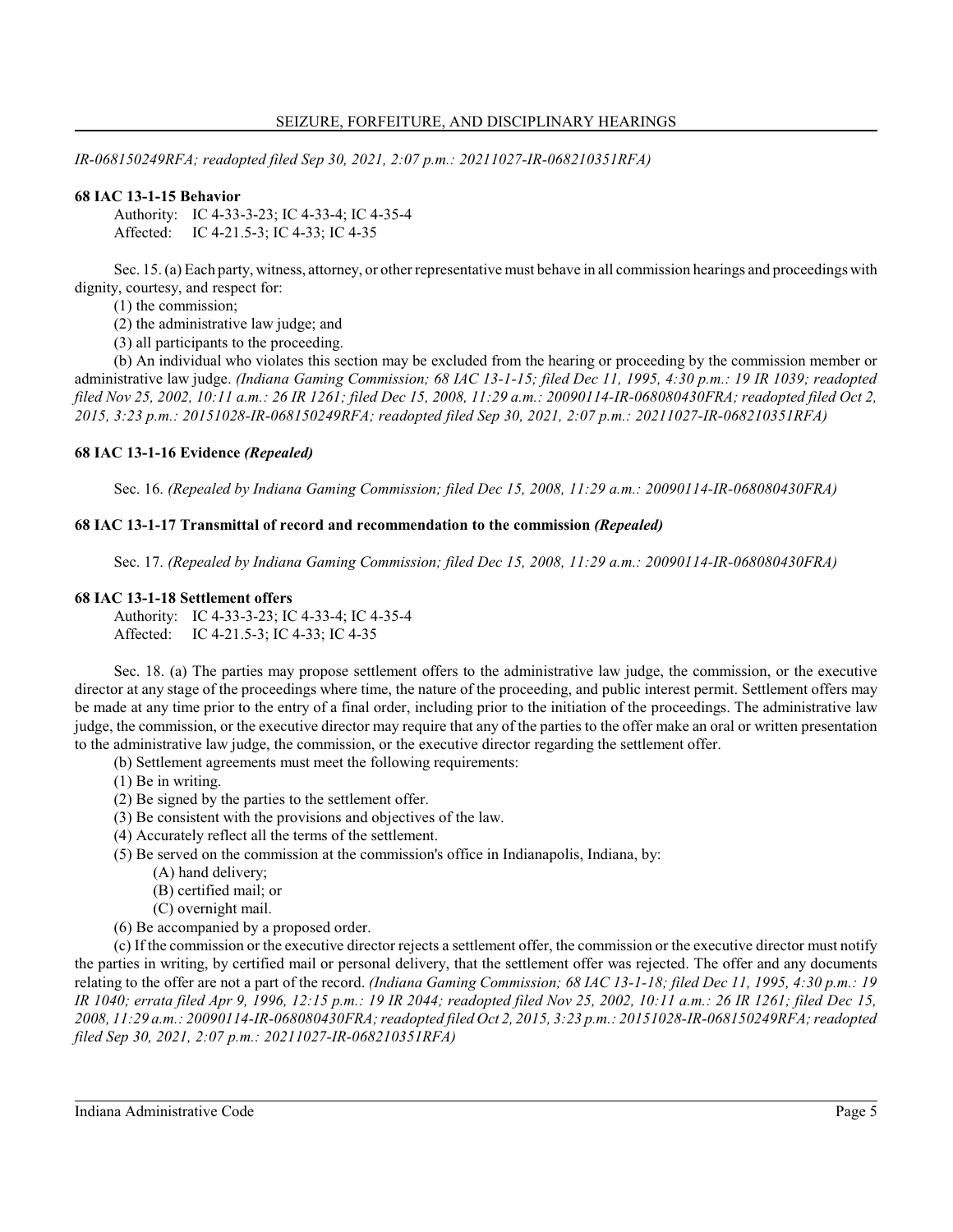#### **68 IAC 13-1-19 Prohibition on ex parte communication** *(Repealed)*

Sec. 19. *(Repealed by Indiana Gaming Commission; filed Dec 15, 2008, 11:29 a.m.: 20090114-IR-068080430FRA)*

#### **68 IAC 13-1-20 Penalties**

Authority: IC 4-33-3-23; IC 4-33-4; IC 4-35-4 Affected: IC 4-21.5-3; IC 4-33; IC 4-35

Sec. 20. (a) The administrative law judge may impose penalties as outlined in Indiana Rules of Trial Procedure 26 through 37 and IC 4-21.5-3.

(b) If a respondent fails to testify on the respondent's own behalf with respect to any question propounded to that person, the administrative law judge may infer therefrom that such testimony or answer would have been adverse to the case of the party refusing to testify.

(c) If the respondent or the respondent's agent fails to answer a subpoena or refuses to testify fully at the request of the executive director or the executive director's designee, such failure may be deemed independent grounds for a finding that the:

(1) gaming device should have been seized and forfeited; or

(2) respondent should be disciplined.

The administrative law judge may also infer therefrom that such testimony would have been adverse to the respondent.

(d) The unexcused failure of the respondent to appear at a hearing constitutes an admission of all matters and facts contained in the notice of a seizure and forfeiture action or a disciplinary action, or both. In such case, the administrative law judge may take action based upon such admission or upon any other evidence, including affidavits, without any further notice to the respondent. *(Indiana Gaming Commission; 68 IAC 13-1-20; filed Dec 11, 1995, 4:30 p.m.: 19 IR 1041; readopted filed Nov 25, 2002, 10:11 a.m.: 26 IR 1261; filed Dec 15, 2008, 11:29 a.m.: 20090114-IR-068080430FRA; readopted filed Oct 2, 2015, 3:23 p.m.: 20151028- IR-068150249RFA; readopted filed Sep 30, 2021, 2:07 p.m.: 20211027-IR-068210351RFA)*

### **68 IAC 13-1-21 Actions available to the administrative law judge and the commission**

Authority: IC 4-33-3-23; IC 4-33-4; IC 4-35-4

Affected: IC 4-21.5-3; IC 4-33; IC 4-35

Sec. 21. (a) The commission may take any of the following actions in a proceeding to seize and forfeit a gaming device: (1) Seize and forfeit any gaming device that does not comply with the Act, IC 4-35, or this title.

(2) Require the destruction or other appropriate disposal of any gaming device that does not comply with the Act, IC 4-35, or this title. Prior to the disposal of any gaming device, the commission must:

(A) take a photograph that demonstrates the nature of the gaming device; and

(B) record an adequate description of the gaming device.

(3) Impose any appropriate action set forth in subsection (b) on a person who possesses any gaming device that does not comply with the Act, IC 4-35, or this title.

(b) The commission may take any of the following actions in a disciplinary action against a licensee:

(1) Suspend, revoke, restrict, or place conditions on the license of a licensee.

(2) Require the removal of a licensee or the employee of a licensee.

(3) Impose a civil penalty of not more than the greater of:

(A) ten thousand dollars (\$10,000); or

(B) an amount equal to the casino licensee's daily gross receipts for the day of the violation;

against a casino licensee.

(4) Impose a civil penalty of not more than five thousand dollars (\$5,000) against a supplier licensee for each violation of the Act, IC 4-35, or this title.

(5) Impose a civil penalty of not more than five thousand dollars (\$5,000) against an occupational licensee for each violation of the Act, IC 4-35, or this title.

(6) Impose an additional penalty of not more than one hundred dollars (\$100) for each day the original penalty goes unpaid.

(7) Any other action deemed necessary by the commission to ensure compliance with the Act, IC 4-35, or this title.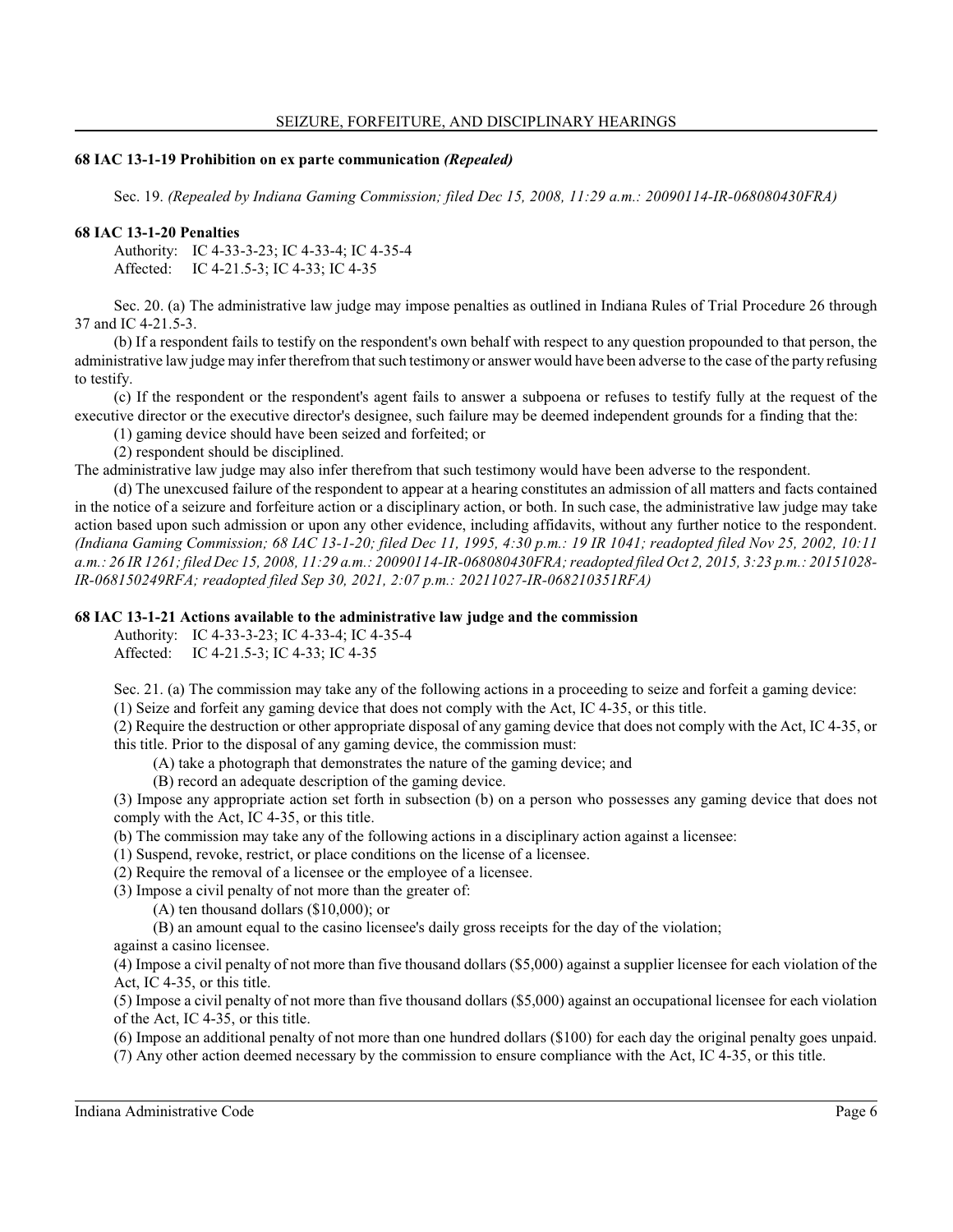*(Indiana Gaming Commission; 68 IAC 13-1-21; filed Dec 11, 1995, 4:30 p.m.: 19 IR 1041; readopted filed Nov 25, 2002, 10:11 a.m.: 26 IR 1261; filed Dec 15, 2008, 11:29 a.m.: 20090114-IR-068080430FRA; readopted filed Oct 2, 2015, 3:23 p.m.: 20151028- IR-068150249RFA; readopted filed Sep 30, 2021, 2:07 p.m.: 20211027-IR-068210351RFA)*

## **68 IAC 13-1-22 Special proceedings**

Authority: IC 4-33-4; IC 4-35-4 Affected: IC 4-21.5-4; IC 4-33; IC 4-35

Sec. 22. (a) The commission may suspend a license issued to a casino licensee without notice or hearing if the commission determines that the safety or health of patrons or employees would be threatened by the continued operation of the casino.

(b) If the commission determines that an emergency exists, the commission may suspend a casino owner's license, a supplier's license, or an occupational license by one (1) of the following procedures:

(1) Without notice or an evidentiary proceeding, by an authorized individual or panel of individuals.

(2) After a hearing conducted by an administrative law judge.

The resulting order must include a brief statement of the facts and the law that justifiesthe commission's decision to take the specific action under IC 4-21.5-4.

(c) A special proceeding under this section must comply with IC 4-21.5-4.

(d) The suspension of the casino owner's license may continue until the commission determines that the cause for the suspension of the license has been abated.

(e) The commission may revoke the casino owner's license if the commission determines that the casino licensee has not made satisfactory progress toward abating the hazard to the safety or health of patrons or employees within a reasonable period of time. *(Indiana Gaming Commission; 68 IAC 13-1-22; filed Dec 11, 1995, 4:30 p.m.: 19 IR 1042; readopted filed Nov 25, 2002, 10:11 a.m.: 26 IR 1261; filed Dec 15, 2008, 11:29 a.m.: 20090114-IR-068080430FRA; filed Dec 6, 2012, 2:32 p.m.: 20130102-IR-068110786FRA; readopted filed Sep 19, 2018, 4:09 p.m.: 20181017-IR-068180283RFA)*

## **Rule 2. Action Against an Individual**

## **68 IAC 13-2-1 Complaints**

Authority: IC 4-33-4; IC 4-35-4 Affected: IC 4-21.5-3; IC 4-33; IC 4-35

Sec. 1. (a) If there are facts and circumstances sufficient to cause a prudent person to believe that an individual has committed a noncriminal violation of IC 4-33, IC 4-35, or thistitle, the commission may initiate an action for civil penalty against that individual for the violation.

(b) The civil penalty that the commission may seek for the violation of IC 4-33, IC 4-35, or thistitle must not exceed the greater of the following:

(1) The following amounts:

(A) One thousand dollars (\$1,000) for the first violation.

(B) Two thousand dollars (\$2,000) for the second violation.

(C) Four thousand dollars (\$4,000), for the third and any subsequent violations.

(2) The amount of any jackpot or thing of value won contemporaneous to or because of the violation of IC 4-33, IC 4-35, or this title.

(c) The commission may order an additional penalty of not more than one hundred dollars (\$100) for

each day the original penalty goes unpaid.

(d) The commission may take any other action deemed necessary by the commission to ensure compliance with IC 4-33, IC 4-35, or this title.

(e) The commission must initiate the action by filing a complaint.

(f) The complaint must meet the following requirements:

(1) Be in writing.

(2) State the name of the respondent.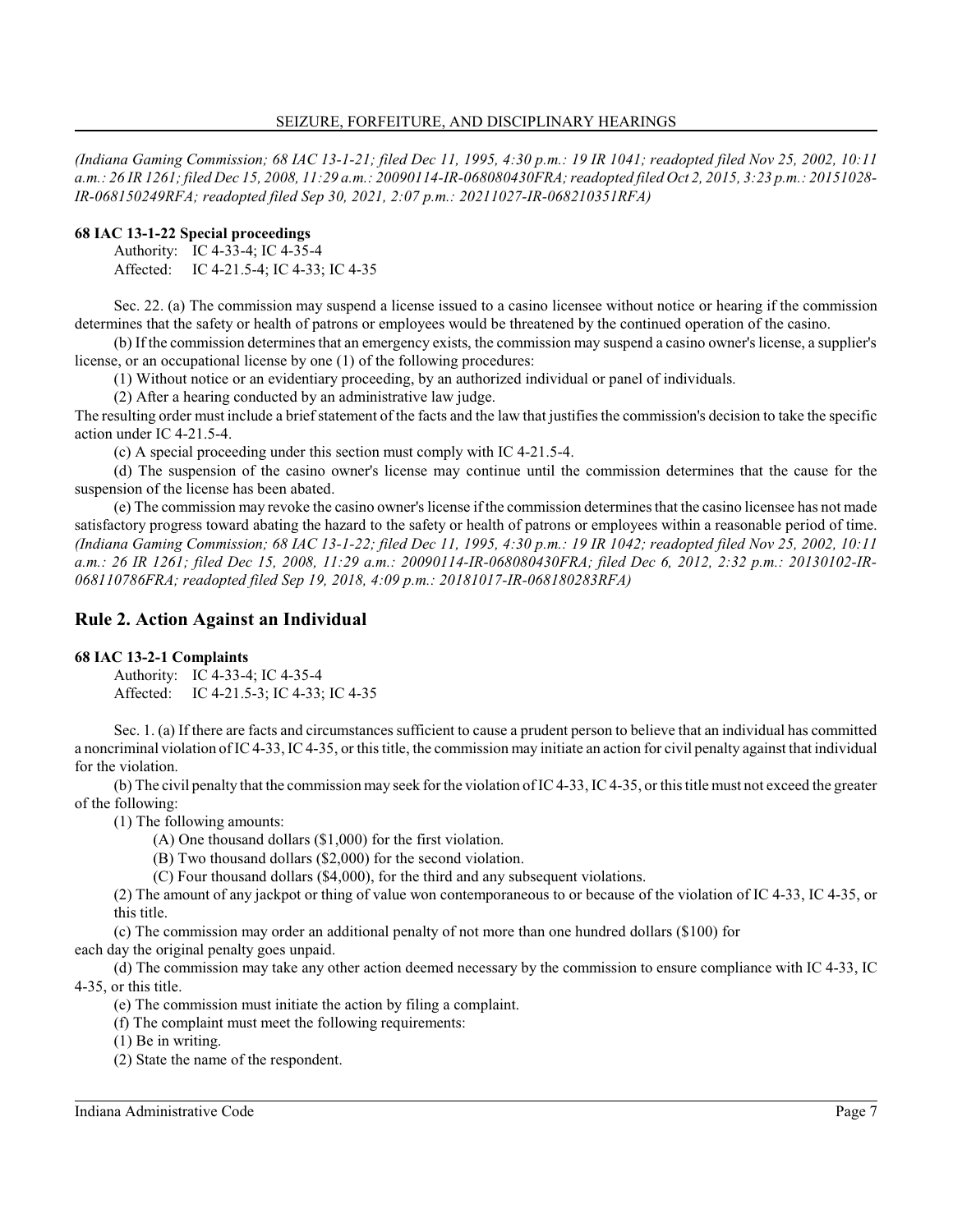(3) State the address and telephone number of the respondent that are on file with the commission.

(4) Identify the dollar amount of the requested civil penalty.

(5) State in detail the reasons why and the facts upon which the commission will rely to show that the respondent should be penalized.

(6) Have a title and case number assigned to the matter.

(7) Be accompanied by a certificate of service indicating the date of service in accordance with IC 4-21.5.

*(Indiana Gaming Commission; 68 IAC 13-2-1; filed Dec 15, 2008, 11:29 a.m.: 20090114-IR-068080430FRA; errata filed Jan 27, 2009, 1:42 p.m.: 20090211-IR-068080430ACA; readopted filed Oct 2, 2015, 3:23 p.m.: 20151028-IR-068150249RFA; readopted filed Sep 30, 2021, 2:07 p.m.: 20211027-IR-068210351RFA)*

## **68 IAC 13-2-2 Rights of respondents**

Authority: IC 4-33-3-23; IC 4-33-4; IC 4-35-4 Affected: IC 4-21.5-3; IC 4-33; IC 4-35

Sec. 2. In a hearing under this rule, the respondent is entitled to the following:

(1) Proper notice of all allegations contained in the complaint.

(2) The ability to confront the evidence presented against the respondent, including, but not limited to, the right to the following:

(A) Counsel at respondent's expense.

(B) Present a defense.

(C) Call witnesses.

(D) Request the issuance of subpoenas under section 9 of this rule.

(E) Cross-examine witnesses testifying against the respondent.

(F) Submit legal arguments.

(G) Participate fully in the proceeding.

*(Indiana Gaming Commission; 68 IAC 13-2-2; filed Dec 15, 2008, 11:29 a.m.: 20090114-IR-068080430FRA; errata filed Jan 27, 2009, 1:42 p.m.: 20090211-IR-068080430ACA; readopted filed Oct 2, 2015, 3:23 p.m.: 20151028-IR-068150249RFA; readopted filed Sep 30, 2021, 2:07 p.m.: 20211027-IR-068210351RFA)*

## **68 IAC 13-2-3 Answer**

Authority: IC 4-33-3-23; IC 4-33-4; IC 4-35-4 Affected: IC 4-21.5-3-1; IC 4-21.5-3-24; IC 4-33; IC 4-35

Sec. 3. (a) The respondent must file an answer within twenty (20) days of service of the complaint.

(b) The respondent may submit an answer in accordance with IC 4-21.5-3-1.

(c) An answer must meet the following requirements:

(1) Be in writing.

(2) Contain an admission or denial of each factual allegation contained in the complaint.

- (3) Set forth any affirmative defense that the respondent wishes to plead.
- (4) All answers must be signed, verified, and dated by the respondent. This verification must:

(A) be notarized; and

(B) include a certification stating, "Under the penalty of perjury, the undersigned has examined the answer and to the best of my knowledge and belief, it is true, complete, and correct.".

(d) Default judgment or dismissal may result at any stage of the proceeding in accordance with IC 4-21.5-3-24. If a party fails to take action for which it is responsible for a period of sixty (60) days, default judgment must be entered against the party or the case must be dismissed. *(Indiana Gaming Commission; 68 IAC 13-2-3; filed Dec 15, 2008, 11:29 a.m.: 20090114-IR-068080430FRA; readopted filed Oct 2, 2015, 3:23 p.m.: 20151028-IR-068150249RFA; readopted filed Sep 30, 2021, 2:07 p.m.: 20211027-IR-068210351RFA)*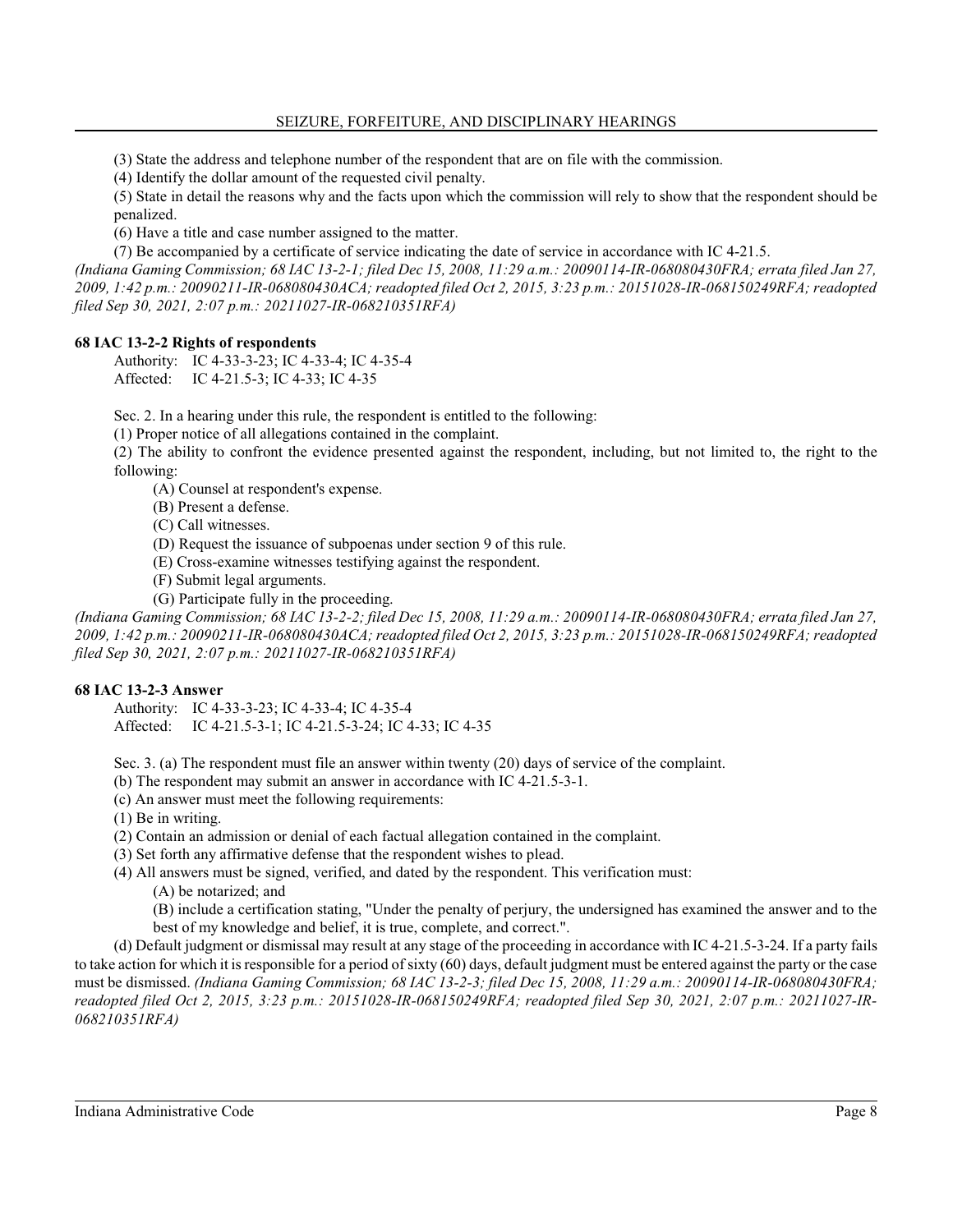#### **68 IAC 13-2-4 Appearances; service**

Authority: IC 4-33-4; IC 4-35-4 Affected: IC 4-21.5-3-1; IC 4-21.5-3-15; IC 4-33; IC 4-35

Sec. 4. A respondent may:

(1) represent himself or herself; or

(2) be represented by an attorney or duly authorized representative under IC 4-21.5-3-15.

Service of appearances must be made in accordance with IC 4-21.5-3-1. *(Indiana Gaming Commission; 68 IAC 13-2-4; filed Dec 15, 2008, 11:29 a.m.: 20090114-IR-068080430FRA; readopted filed Oct 2, 2015, 3:23 p.m.: 20151028-IR-068150249RFA; readopted filed Sep 30, 2021, 2:07 p.m.: 20211027-IR-068210351RFA)*

#### **68 IAC 13-2-5 Hearings**

Authority: IC 4-33-3-23; IC 4-33-4; IC 4-35-4 Affected: IC 4-33; IC 4-35

Sec. 5. (a) A hearing conducted under this rule is also subject to IC 4-21.5-3 and is open to the public. Witnesses may be excluded or sequestered.

(b) Hearings must be held in Indianapolis, Indiana, unless, for good cause stated in an open meeting, the commission designates another place for the hearing.

(c) Unless precluded by law or objected to by a party, the commission may allow informal disposition of a proceeding without a hearing, including, but not limited to, the following:

(1) Disposition by stipulation.

(2) Agreed settlement.

(3) Consent order.

*(Indiana Gaming Commission; 68 IAC 13-2-5; filed Dec 15, 2008, 11:29 a.m.: 20090114-IR-068080430FRA; readopted filed Oct 2, 2015, 3:23 p.m.: 20151028-IR-068150249RFA; readopted filed Sep 30, 2021, 2:07 p.m.: 20211027-IR-068210351RFA)*

#### **68 IAC 13-2-6 Discovery**

Authority: IC 4-33-4; IC 4-35-4 Affected: IC 4-33; IC 4-35

Sec. 6. Pursuant to Trial Rule 28(F) of the Indiana Rules of Trial Procedure, the discovery provisions of Trial Rules 26 through 37 apply to all proceedings subject to this rule. *(Indiana Gaming Commission; 68 IAC 13-2-6; filed Dec 15, 2008, 11:29 a.m.: 20090114-IR-068080430FRA; readopted filed Oct 2, 2015, 3:23 p.m.: 20151028-IR-068150249RFA; readopted filed Sep 30, 2021, 2:07 p.m.: 20211027-IR-068210351RFA)*

#### **68 IAC 13-2-7 Continuances**

Authority: IC 4-33-4; IC 4-35-4 Affected: IC 4-33; IC 4-35

Sec. 7. (a) A motion to continue a hearing or deposition must be made at least ten (10) days before the hearing or deposition date unless the requesting party can show good cause.

(b) Continuances may be granted by the administrative law judge upon a showing of good cause.

(c) The administrative lawjudge may order a continuance of a hearing on the administrative lawjudge's own initiative. *(Indiana Gaming Commission; 68 IAC 13-2-7; filed Dec 15, 2008, 11:29 a.m.: 20090114-IR-068080430FRA; readopted filed Oct 2, 2015, 3:23 p.m.: 20151028-IR-068150249RFA; readopted filed Sep 30, 2021, 2:07 p.m.: 20211027-IR-068210351RFA)*

#### **68 IAC 13-2-8 Behavior**

Authority: IC 4-33-4; IC 4-35-4 Affected: IC 4-33; IC 4-35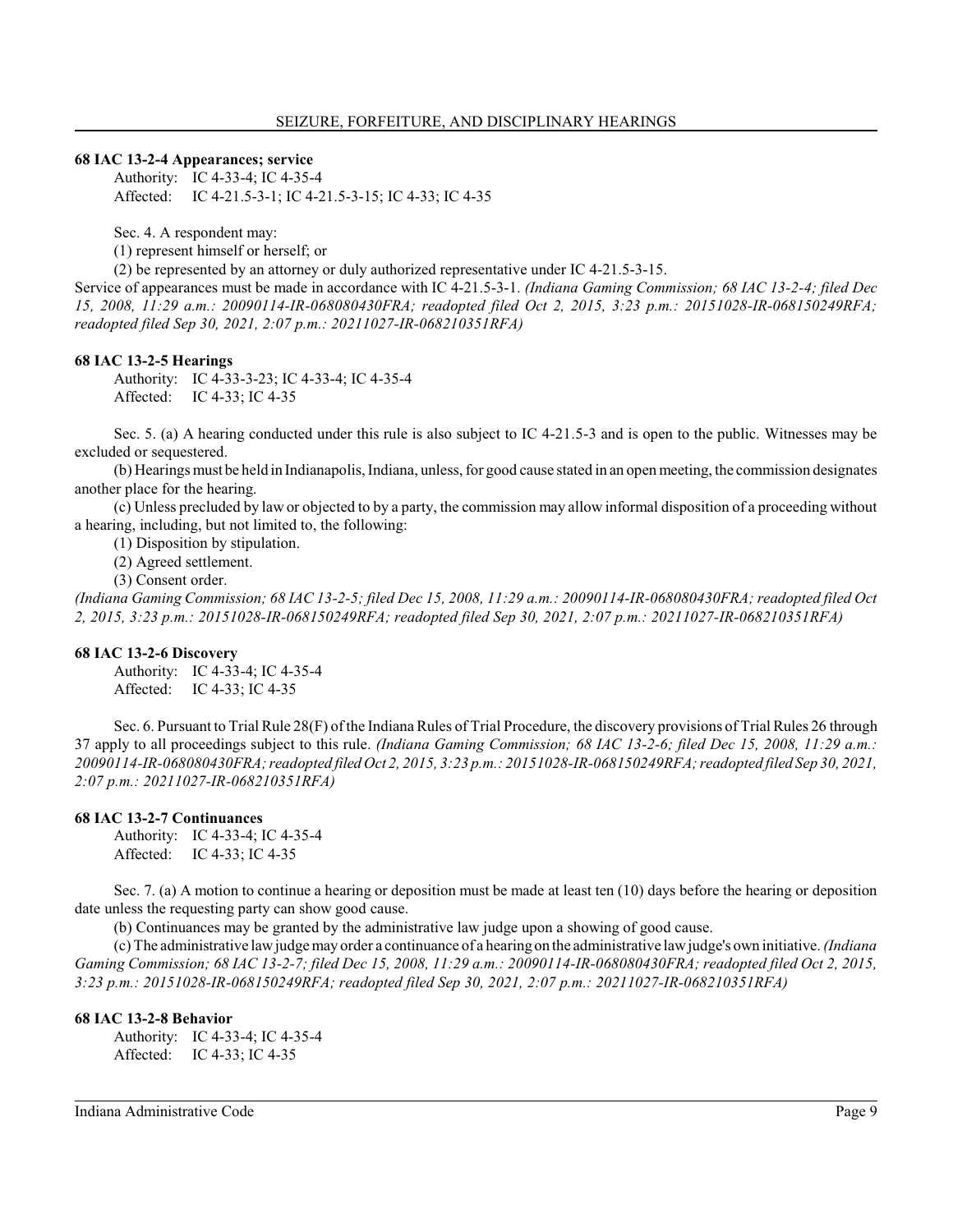Sec. 8. (a) Each party, witness, attorney, or other representative must behave in all commission hearings and proceedings with dignity, courtesy, and respect for:

(1) the commission;

(2) the administrative law judge; and

(3) all participants to the proceeding.

(b) An individual who violates this section may be excluded from the hearing or proceeding by the commission member or administrative law judge. *(Indiana Gaming Commission; 68 IAC 13-2-8; filed Dec 15, 2008, 11:29 a.m.: 20090114-IR-068080430FRA; readopted filed Oct 2, 2015, 3:23 p.m.: 20151028-IR-068150249RFA; readopted filed Sep 30, 2021, 2:07 p.m.: 20211027-IR-068210351RFA)*

### **68 IAC 13-2-9 Settlement offers**

Authority: IC 4-33-4; IC 4-35-4 Affected: IC 4-33; IC 4-35

Sec. 9. (a) The parties may propose settlement offers to the administrative law judge, the commission, or the executive director at any stage of the proceedings where time, the nature of the proceeding, and public interest permit. Settlement offers may be made at any time prior to the entry of a final order, including prior to the initiation of the proceedings. The administrative law judge, the commission, or the executive director may require that any of the parties to the offer make an oral or written presentation to the administrative law judge, the commission, or the executive director regarding the settlement offer.

(b) Settlement agreements must meet the following requirements:

(1) Be in writing.

(2) Be signed by the parties to the settlement offer.

(3) Be consistent with the provisions and objectives of the law.

- (4) Accurately reflect all the terms of the settlement.
- (5) Be served on the commission at the commission's office in Indianapolis, Indiana, by:
	- (A) hand delivery;
	- (B) certified mail; or
	- (C) overnight mail.
- (6) Be accompanied by a proposed order.

(c) If the commission or the executive director rejects a settlement offer, the commission or the executive director must notify the parties in writing, by certified mail or personal delivery, that the settlement offer was rejected. The offer and any documents relating to the offer are not a part of the record. *(Indiana Gaming Commission; 68 IAC 13-2-9; filed Dec 15, 2008, 11:29 a.m.: 20090114-IR-068080430FRA; readopted filed Oct 2, 2015, 3:23 p.m.: 20151028-IR-068150249RFA; readopted filed Sep 30, 2021, 2:07 p.m.: 20211027-IR-068210351RFA)*

#### **68 IAC 13-2-10 Penalties**

Authority: IC 4-33-4; IC 4-35-4 Affected: IC 4-21.5-3; IC 4-33; IC 4-35

Sec. 10. (a) The administrative law judge may impose penalties as outlined in Indiana Rules of Trial Procedure 26 through 37 and IC 4-21.5-3.

(b) If a respondent fails to testify on the respondent's own behalf with respect to any question propounded to that person, the administrative law judge may infer therefromthat such testimony or answer would have been adverse to the case of the party refusing to testify.

(c) If the respondent or the respondent's agent fails to answer a subpoena or refuses to testify fully at the request of the commission, such failure may be deemed independent grounds for a finding that the respondent should be penalized. The administrative law judge may also infer therefrom that such testimony would have been adverse to the respondent.

(d) The unexcused failure of the respondent to appear at a hearing constitutes an admission of all matters and facts contained in the complaint. In such case, the administrative law judge may take action based upon such admission or upon any other evidence, including affidavits, without anyfurther notice to the respondent. *(Indiana Gaming Commission; 68 IAC 13-2-10; filed Dec 15, 2008,*